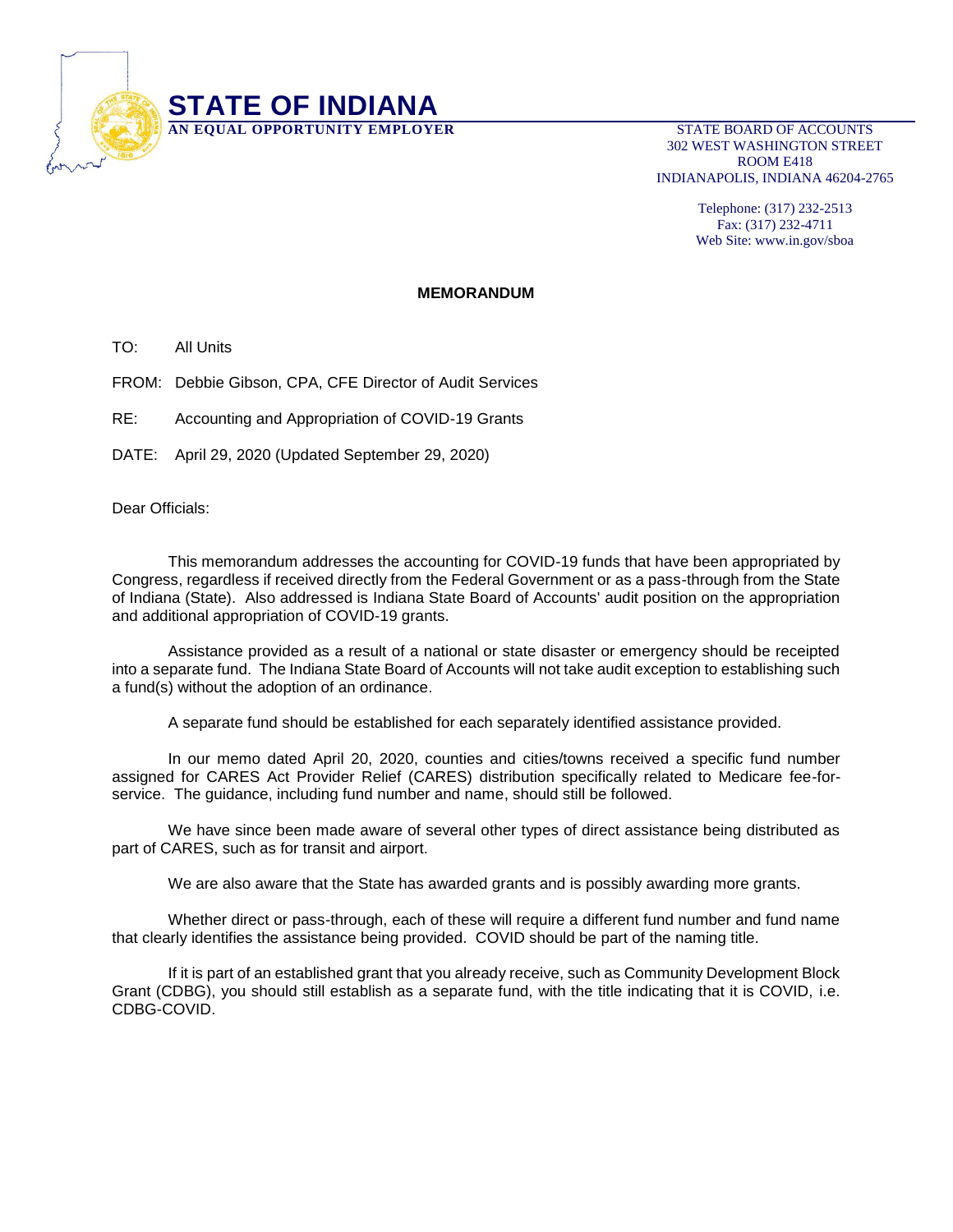Accounting and Appropriation of COVID-19 Grants April 29, 2020 Page 2

In anticipation of several separate funds being necessary, the following fund numbering system should be followed:

> Counties: 8901-8925 Cities/Towns: 150-175 Schools: 7943-7949 Township: Assign an available number in your system Special Districts: Assign an available number in your system Libraries: Assign an available number in your system

All related expenditure records (accounts payable vouchers, minutes, correspondence, contracts, etc.) must be maintained in a separate file for future audits required by Federal and State agencies of COVID funds.

For each grant, it is important that you track every dollar disbursed for COVID-related expenses and maintain supporting documentation for those expenses. This can be accomplished by accounting for each grant in a separate fund as described above.

In some cases, disbursements made prior to receiving a COVID grant can qualify as an allowable cost from a COVID grant. In order to track these disbursements properly, allowable disbursements should be moved from the original fund to the applicable COVID grant fund much like a correction of error is recorded.

For example, if a COVID-related disbursement for supplies from the general fund was an allowable cost under a COVID grant received after the disbursement was made, the following procedures should be used:

- 1. The disbursement from the general fund should be corrected by reversing the allowable disbursement within the category of supplies. This posting correction will reinstate the fund balance and re-appropriate the general fund in a similar manner to IC 6-1.1-18-9(1) for those disbursements. This posting correction should be done in the same budget year that the original transaction was posted.
- 2. Once the disbursement is corrected and reversed within the general fund, it should be posted as a disbursement in the appropriate COVID grant fund. Documentation must be maintained for this correction so the audit trail can be followed. The accounting system must tie the original claim for the general fund disbursement to the COVID grant fund by specific reference or notation in a comment section.

These procedures should be used only for allowable disbursements made prior to receiving the grant. All other allowable disbursements should be disbursed directly from the appropriate COVID related grant fund.